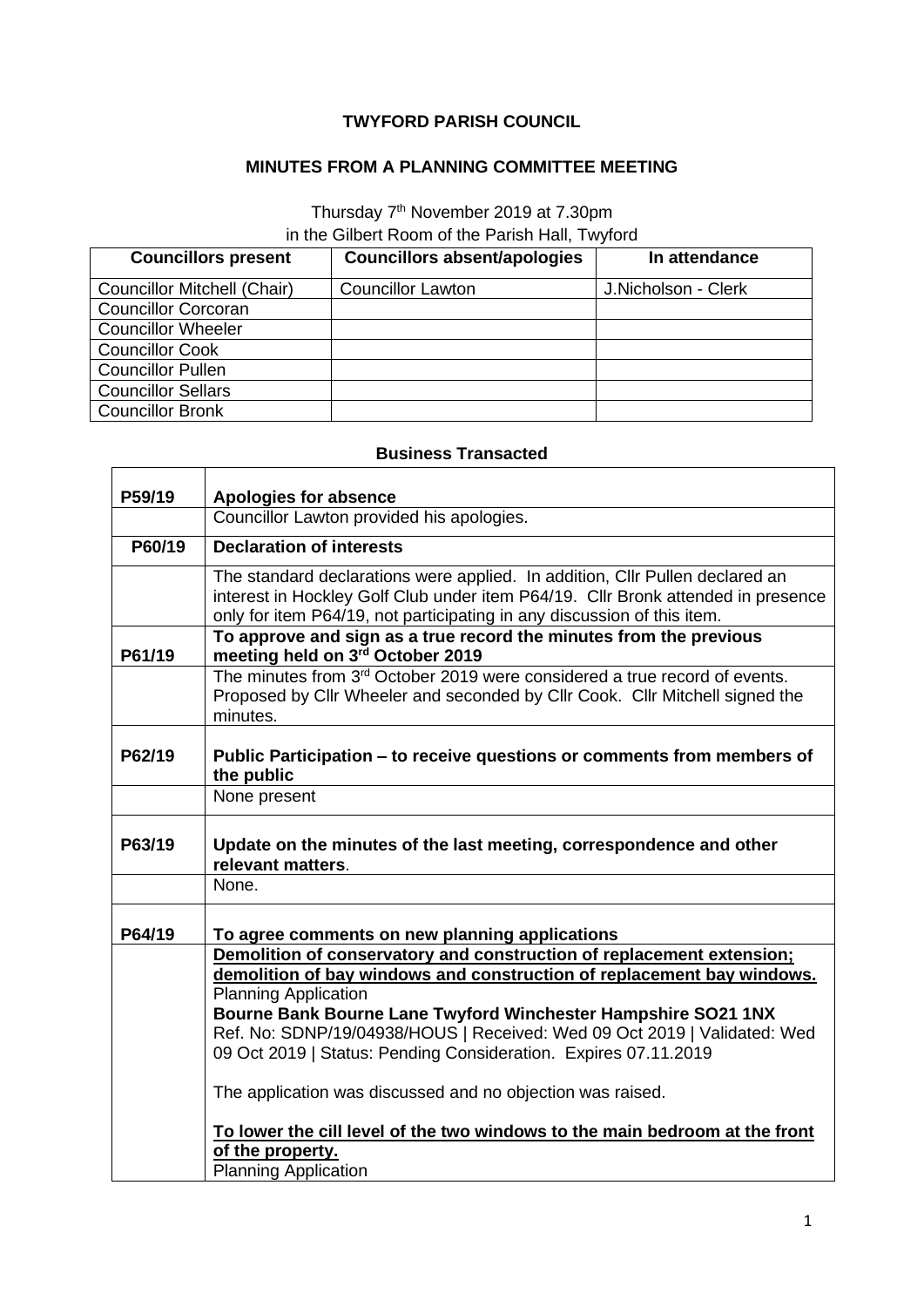|        | Brampton 5 Roman Road Twyford SO21 1QW<br>Ref. No: SDNP/19/04903/NMA   Received: Wed 09 Oct 2019   Validated: Wed<br>09 Oct 2019   Status: Pending Consideration. Expires 11.11.2019                                                                                                                                                                                                                                                                           |
|--------|----------------------------------------------------------------------------------------------------------------------------------------------------------------------------------------------------------------------------------------------------------------------------------------------------------------------------------------------------------------------------------------------------------------------------------------------------------------|
|        | The NMA was noted.                                                                                                                                                                                                                                                                                                                                                                                                                                             |
|        | The use of Gabriels Workshop as a joinery workshop, including the<br>associated storage building (used for storage and dust extraction), and the<br>area of concrete hardstanding to the front and (NE) side.<br><b>Planning Application</b><br>Gabriels Workshop Knighton Twyford Winchester Hampshire SO21 1QU<br>Ref. No: SDNP/19/05084/LDE   Received: Mon 21 Oct 2019   Validated: Mon 21<br>Oct 2019   Status: Pending Consideration. Expires 18.11.2019 |
|        | It was noted by the Parish Council that the building is already in use. Therefore<br>the Parish Council note the application. For the Parish own notes, this may<br>result in rates for the business, and query whether this leads to potential for<br>further industrial development.                                                                                                                                                                         |
|        | See Barrell Tree Consultancy report. Description of work(s) - Amended to<br>include. T8 (Beech) - Crown lift up to 5m over access driveway on eastern<br>canopy extents T9 (Beech) - Crown lift up to 5m over access driveway on<br>eastern canopy extents T10 (Beech) - Crown lift up to 5m over access                                                                                                                                                       |
|        | driveway on eastern canopy extents<br><b>Planning Application</b>                                                                                                                                                                                                                                                                                                                                                                                              |
|        | Hockley Golf Club Winchester Road Twyford Winchester Hampshire SO21<br>1PL                                                                                                                                                                                                                                                                                                                                                                                     |
|        | Ref. No: SDNP/19/03481/TPO   Received: Thu 18 Jul 2019   Validated: Wed 24<br>Jul 2019   Status: Pending Decision. Expires 19.11.2019                                                                                                                                                                                                                                                                                                                          |
|        | Noted.                                                                                                                                                                                                                                                                                                                                                                                                                                                         |
|        | The above decisions were proposed by Cllr Wheeler and seconded by Cllr Cook.                                                                                                                                                                                                                                                                                                                                                                                   |
| P65/19 | Update on planning decisions made between 4 <sup>th</sup> October to 6 <sup>th</sup> November 2019                                                                                                                                                                                                                                                                                                                                                             |
|        | <b>Construction of new side extension</b><br>The Stables 5 Brewers Lane Twyford Winchester Hampshire SO21 1RQ<br>Ref. No: SDNP/19/05120/LDP   Received: Mon 21 Oct 2019   Validated: Tue 22<br>Oct 2019   Status: Case Withdrawn.                                                                                                                                                                                                                              |
|        | Discharge of condition 7 of approved planning permission<br>SDNP/17/04014/FUL.<br>Chestnut Cottage Gabriels Farm Park Lane Twyford Winchester Hampshire                                                                                                                                                                                                                                                                                                        |
|        | SO21 1QU<br>Ref. No: SDNP/19/04919/DCOND   Received: Tue 08 Oct 2019   Validated: Tue<br>08 Oct 2019   Status: Application Determined. Approved 21.10.19                                                                                                                                                                                                                                                                                                       |
|        | (T1) Lime tree- Removal of one stem leaning over house to allow<br>access to sweep the chimney, and also to create better clearance<br>from house.                                                                                                                                                                                                                                                                                                             |
|        | Sunnyside High Street Twyford SO21 1RG<br>Ref. No: SDNP/19/04027/TCA   Received: Tue 20 Aug 2019   Validated: Wed 21<br>Aug 2019   Status: Application Determined. No objection 07.10.19                                                                                                                                                                                                                                                                       |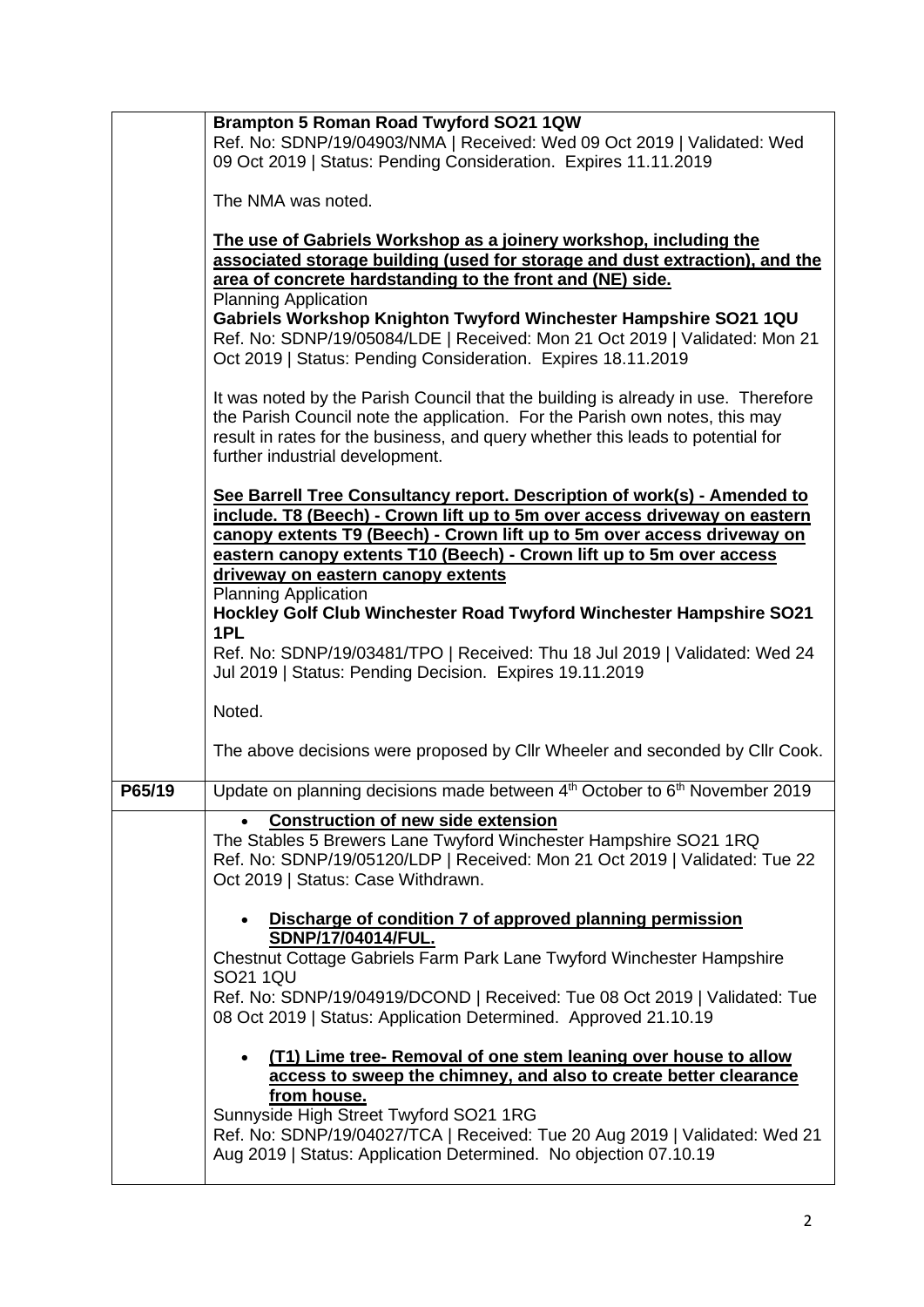|              | Change position of obscure glazed window from north to west<br>facing. Relocated link. Adjusted internal layout. NMA to approved<br>permission SDNP/16/05071/HOUS. (Amended)<br>Staddlestones 9 Main Road Twyford Moors Winchester Hampshire SO21 1RN<br>Ref. No: SDNP/19/03994/NMA   Received: Tue 13 Aug 2019   Validated: Tue 13                                                                                                                                                             |
|--------------|-------------------------------------------------------------------------------------------------------------------------------------------------------------------------------------------------------------------------------------------------------------------------------------------------------------------------------------------------------------------------------------------------------------------------------------------------------------------------------------------------|
|              | Aug 2019   Status: Application Determined. Approved 10.10.19                                                                                                                                                                                                                                                                                                                                                                                                                                    |
|              | Alterations to form a single storey conservatory style courtyard<br>dining room; relocation of existing kitchen and alteration to east<br>fenestration to create a garden room; replacement and adjustment<br>of garden fence with brick and flint wall.<br>Toms Coach House The Stables Shawford Road Shawford Winchester<br>Hampshire SO21 2BP<br>Ref. No: SDNP/19/03892/HOUS   Received: Mon 12 Aug 2019   Validated: Mon<br>19 Aug 2019   Status: Application Determined. Approved 23.10.19 |
|              | The installation of an internal wall and reopening of a door linking<br>two currently un-connected spaces. Reinstatement of existing cellar<br>access.<br>Volunteer Queen Street Twyford SO21 1QG<br>Ref. No: SDNP/19/03732/LIS   Received: Thu 01 Aug 2019   Validated: Thu 01<br>Aug 2019   Status: Application Determined. Approved 10.10.19                                                                                                                                                 |
|              | Proposed two storey side extension.<br>Briar Cottage Highbridge Road Twyford Moors SO21 1RW<br>Ref. No: SDNP/19/03625/HOUS   Received: Fri 26 Jul 2019   Validated: Fri 26<br>Jul 2019   Status: Application Determined. Refused 30.10.19                                                                                                                                                                                                                                                       |
|              | The redevelopment of up to 15 residential units.<br>The Sanctuary Manor Farm Green Twyford Hampshire SO21 1RA<br>Ref. No: SDNP/19/03536/PRE   Received: Mon 22 Jul 2019   Validated: Mon 12<br>Aug 2019   Status: Advice Provided                                                                                                                                                                                                                                                               |
|              | Demolition of existing outbuildings and erection of new detached<br>garage with workshop and room over<br>Twyford House Cottage Old Rectory Lane Twyford Winchester Hampshire SO21<br>1NS                                                                                                                                                                                                                                                                                                       |
|              | Ref. No: SDNP/18/04194/HOUS   Received: Tue 07 Aug 2018   Validated: Fri 04<br>Oct 2019   Status: Case Withdrawn                                                                                                                                                                                                                                                                                                                                                                                |
| <b>Clerk</b> | The above decisions were noted, and the Clerk was asked to circulate the<br>SDNP response on The Sanctuary.<br><b>Action: Clerk</b>                                                                                                                                                                                                                                                                                                                                                             |
| P66/19       | Discuss planning decision on dropped kerb at Hazeley Road                                                                                                                                                                                                                                                                                                                                                                                                                                       |
|              | There has been much correspondence between Twyford Parish Council and<br>WCC Planning regarding the decision of the dropped kerb on Hazeley Road.<br>TPC accept that there is nothing more they can do to appeal the decision, and<br>note that it is disappointing in the way this issue has been dealt with by the<br>Officers involved.                                                                                                                                                      |
| P67/19       | Plan response for Southampton Airport planning application for runway<br>expansion and recent public meetings.                                                                                                                                                                                                                                                                                                                                                                                  |
| <b>Clerk</b> | The application is not available on Eastleigh planning website.                                                                                                                                                                                                                                                                                                                                                                                                                                 |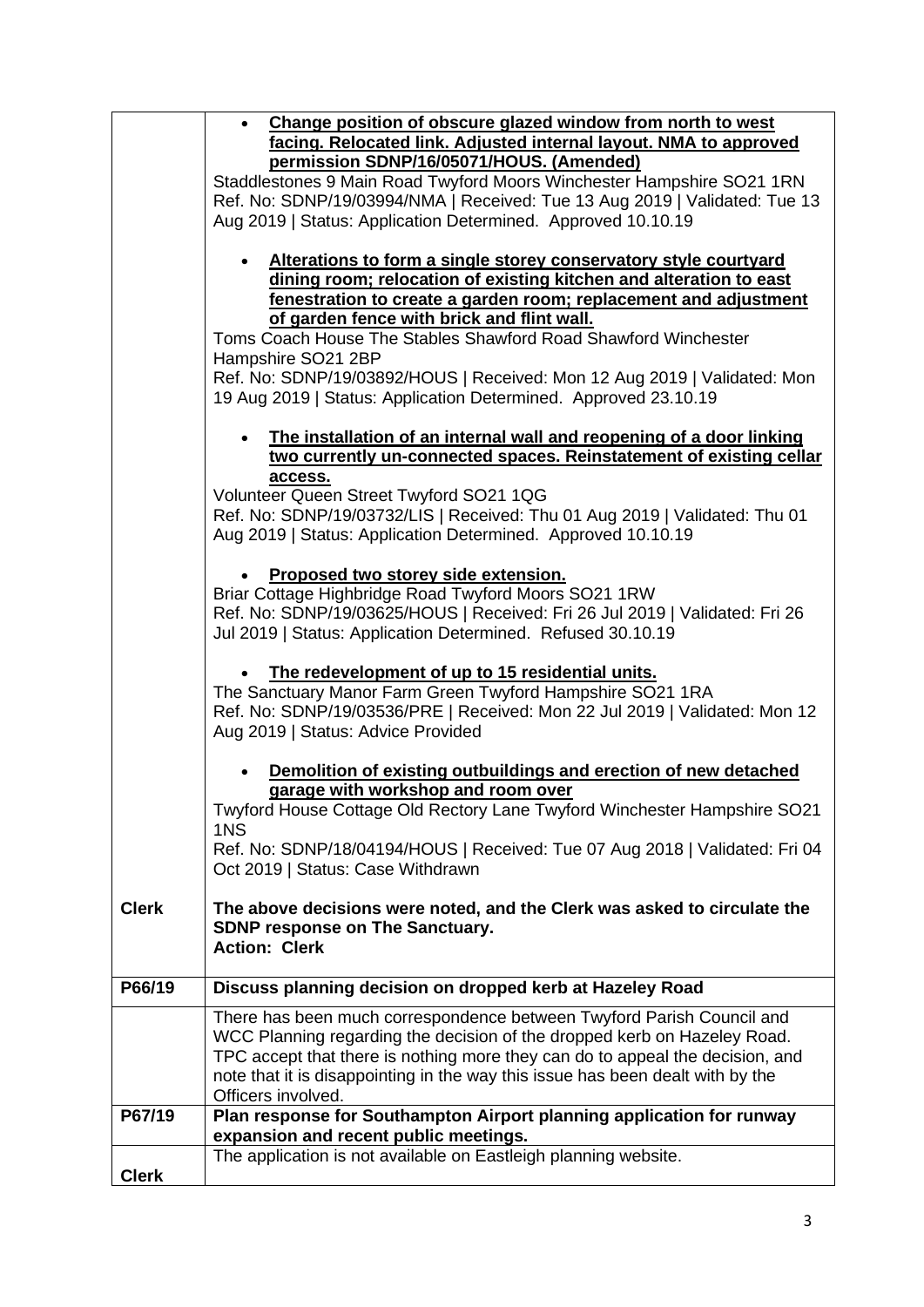|                                                | Action: Clerk to add Southampton Airport runway expansion to next<br>planning committee agenda (5 <sup>th</sup> December)                                                                                                                                                                                         |
|------------------------------------------------|-------------------------------------------------------------------------------------------------------------------------------------------------------------------------------------------------------------------------------------------------------------------------------------------------------------------|
|                                                | The Committee agreed that the Parish Council would be objecting to the plan, as<br>it will adversely affect everyone in the village. The material reasons for objecting<br>include the additional number of planes and the additional noise, which will affect<br>Twyford.                                        |
|                                                | The committee wish to understand what South Downs are doing to object to the<br>application. It was agreed a letter would be written to Tim Slaney, asking for his<br>view on what South Downs are doing about the application to protect a part of<br>the National Park being badly affected.<br><b>Actions:</b> |
| <b>Clerk</b><br>Cllr<br><b>Bronk</b>           | Clerk to draft a letter to Tim Slaney and send to Cllr Corcoran and Cllr<br>Mitchell to make amends before sending on.<br>Cllr Bronk to supply the contact details of the two people who work for<br>South Downs and quality control WCC planning Officers.                                                       |
|                                                | Cllr Bronk has asked WCC where they stand on Southampton Airport runway<br>expansion, but has yet to receive a response.                                                                                                                                                                                          |
| Cllr<br><b>Bronk &amp;</b><br><b>CIIr Cook</b> | Action: Cllr Cook and Cllr Bronk to approach WCC request where the<br>runway expansion plans fit with the climate response plans issued by<br>WCC, and request that they object to the expansion plans                                                                                                            |
| <b>CIIr Cook</b><br>& Clerk                    | The Clerk had enquired where the results of the noise monitoring at Twyford<br>Church were. Results are yet to be shared with Twyford.<br>Action: Cllr Cook to ask David Ingram if he has any results, and Clerk to<br>chase up with Southampton Airport                                                          |
| <b>Clerk</b>                                   | The committee will request that the FPC support an objection to the plan, and<br>wish to communicate the position to the village via TIS.<br>Action: Clerk to add to FPC agenda for 21 <sup>st</sup> November                                                                                                     |
| P68/19                                         | Eastleigh Local Plan: decide on actions required to prepare for the<br>Hearing.                                                                                                                                                                                                                                   |
|                                                | The Clerk has communicated via TIS the ADD request for as many objectors to<br>ELP to turn up at the Hearing on 21 <sup>st</sup> November.                                                                                                                                                                        |
| <b>Cllr</b><br><b>Mitchell</b>                 | Twyford Parish are registered to speak on two occasions:<br>21 <sup>st</sup> November on the impact on Twyford not being properly assessed<br>1.<br>2. 4 <sup>th</sup> and 5 <sup>th</sup> December on the growth strategy<br>Cllr Mitchell will attend with Cllr Corcoran.                                       |
| & Cllr<br>Corcoran                             | Action: Cllr Mitchell and Cllr Corcoran to prepare for the Hearing in<br>reading through the associated papers beforehand.                                                                                                                                                                                        |
| P69/19                                         | Twyford Neighbourhood Plan - discuss recent correspondence.                                                                                                                                                                                                                                                       |
|                                                | The Parish Council has received correspondence objecting to the proposed site<br>in the Neighbourhood Plan. A reply has been sent by Cllr Lawton. The<br>Committee were given further opportunity to comment, and no further response<br>was considered necessary.                                                |